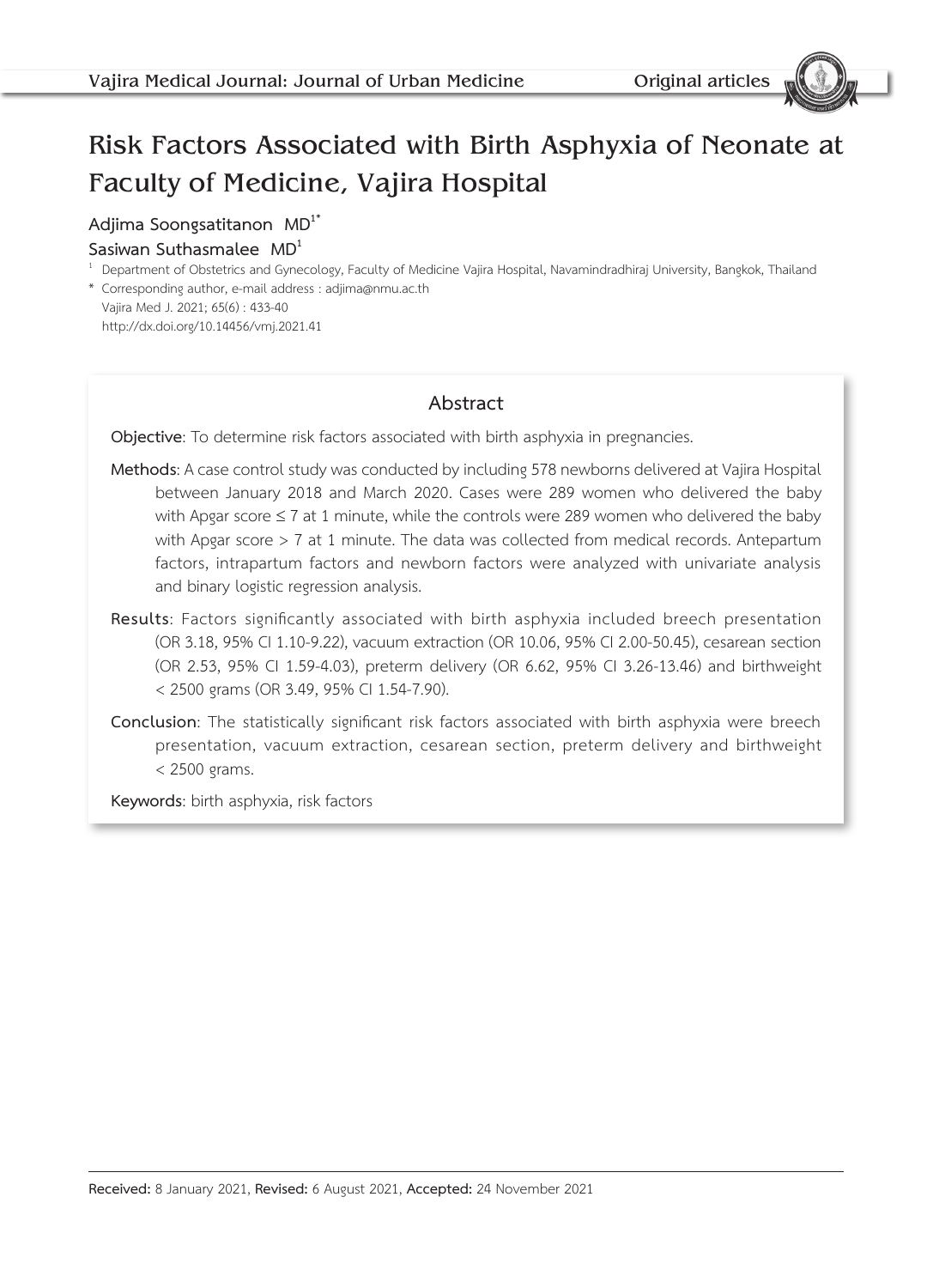# ปัจจัยเสี่ยงที่สัมพันธ์กับภาวะขาดออกซิเจนของทารกแรกเกิด ในโรงพยาบาลวชิรพยาบาล

# **อัจจิมา สูงสถิตานนท์ พ.บ.1\* ศศิวรรณ สุทัสน์มาลี พ.บ.<sup>1</sup>**

<sup>1</sup>ภาควิชาสูติศาสตร์-นรีเวชวิทยา คณะแพทยศาสตร์วชิรพยาบาล มหาวิทยาลัยนวมินทราธิราช กรุงเทพมหานคร ประเทศไทย

\* ผู้ติดต่อ, อีเมล: adjima@nmu.ac.th Vajira Med J. 2021; 65(6) : 433-40 http://dx.doi.org/10.14456/vmj.2021.41

# **บทคัดย่อ**

**วัตถุประสงค์:** เพื่อศึกษาปัจจัยเสี่ยงต่อการเกิดภาวะขาดออกซิเจนในทารกแรกเกิด ในโรงพยาบาลวชิรพยาบาล

- **วัสดุและวิธีการ:** เป็นการศึกษาย้อนหลังแบบมีกลุ่มควบคุม (case control study) เก็บข้อมูลจากบันทึกทางเวชระเบียน และแบบบันทึกการคลอดของหญิงตั้งครรภ์ ที่มาคลอดที่โรงพยาบาลวชิรพยาบาล ตั้งแต่ มกราคม 2561 ถึง มีนาคม 2563 กลุ่มศึกษาคือทารกที่มีคะแนน Apgar ที่ 1 นาทีน้อยกว่าหรือเท่ากับ 7 จำนวน 289 คน และกลุ่มควบคุม คือ ทารกที่มีคะแนน Apgar ที่ 1 นาทีมากกว่า 7 จำนวน 289 คน เปรียบเทียบข้อมูลระหว่าง กลุ่มศึกษาและกลุ่มควบคุม โดยศึกษาปัจจัยก่อนคลอด ระหว่างคลอด และทารกหลังคลอด โดยใช้สถิติ t-test และ chi-square คำนวณทางสถิติโดยวิธีวิเคราะห์ถดถอยโลจิสติกขั้นเดียวและการวิธีวิเคราะห์ถดถอยโลจิสติก หลายตัวแปร
- **ผลการศึกษา:** ปัจจัยเสี่ยงที่มีผลต่อภาวะขาดออกซิเจนในทารกแรกเกิด ได้แก่ การคลอดที่มีส่วนน�ำเป็นก้น (OR 3.18, 95% CI 1.10-9.22), วิธีคลอดที่ใช้เครื่องดูดสุญญากาศ (OR 10.06, 95% CI 2.00-50.45), การผ่าตัดคลอด ทางหน้าท้อง (OR 2.53, 95% CI 1.59-4.03), ภาวะคลอดก่อนก�ำหนด (OR 6.62, 95% CI 3.26-13.46) และภาวะน�้ำหนักแรกคลอดน้อยกว่า 2500 กรัม (OR 3.49, 95% CI 1.54-7.90)
- ี **สรุป:** ปัจจัยเสี่ยงที่มีผลต่อการเกิดภาวะขาดออกซิเจนในทารกแรกเกิดอย่างมีนัยสำคัญทางสถิติ ได้แก่ การคลอด ที่มีส่วนนำเป็นก้น วิธีคลอดที่ใช้เครื่องดูดสุญญากาศ การผ่าตัดคลอดทางหน้าท้อง ภาวะคลอดก่อนกำหนด และ ภาวะน�้ำหนักแรกคลอดน้อยกว่า 2500 กรัม

**ค�ำส�ำคัญ**: ภาวะทารกแรกเกิดขาดออกซิเจน, ปัจจัยเสี่ยง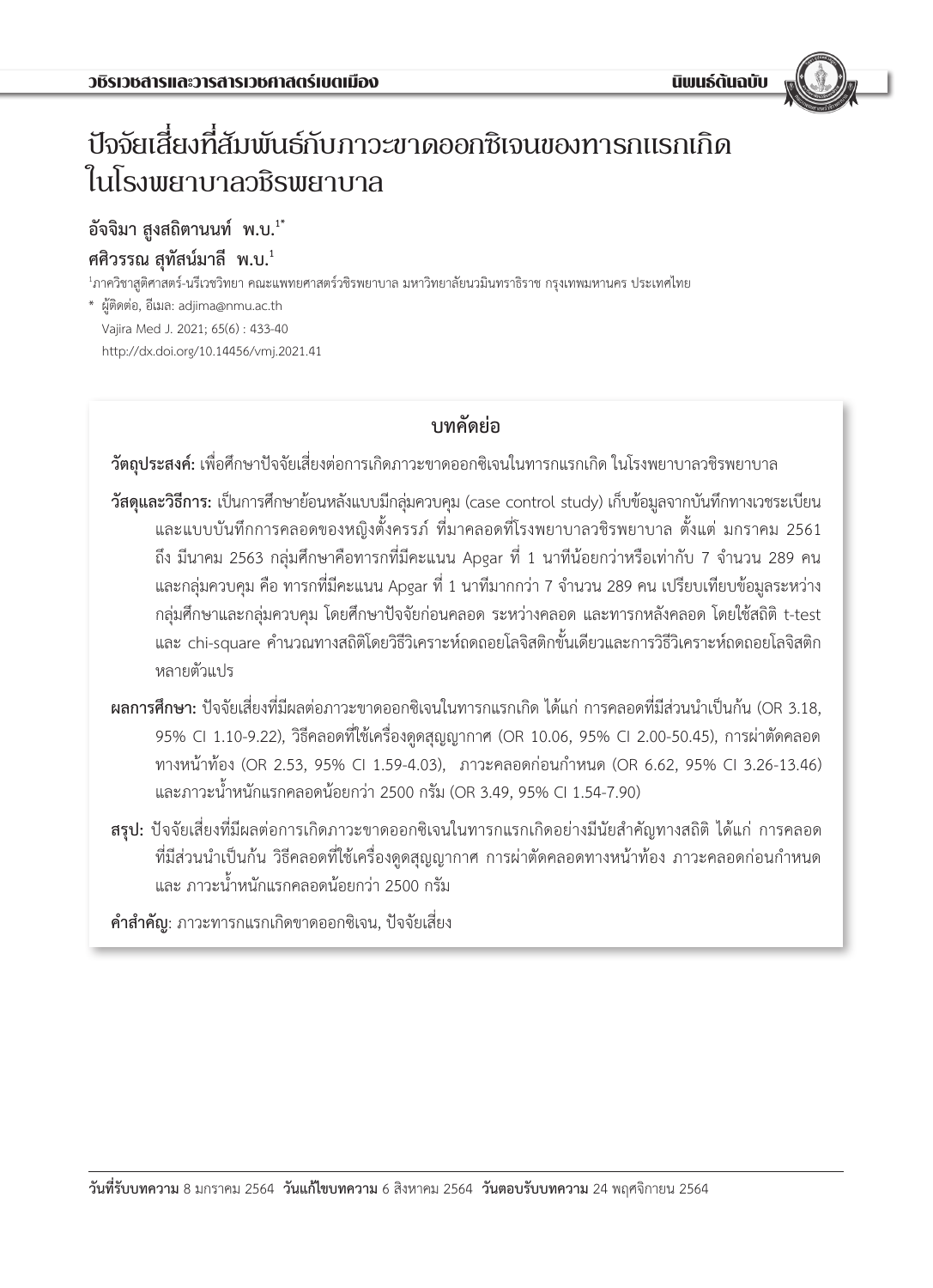#### **Introduction**

Birth asphyxia is a perinatal event, in serious cases leading to a fatal outcome with risk of death or permanent sequelae<sup>1</sup>. The severe birth asphyxia often causes of mental retardation and epilepsy. The mild birth asphyxia lead to attention deficits and hyperactivity<sup>2</sup>. .

The World Health Organization (International Classification of Diseases) has divided birth asphyxia into 2 categories: severe birth asphyxia, which is defined by a 1-minute Apgar score between 0-3 and moderate birth asphyxia, which is defined by an Apgar score between  $4-7^{3-4}$ .

According to data from the Ministry of Public Health, Thailand reported in 2010 showed that the incidence of birth asphyxia in Thai pregnant women was 22.8%<sup>5</sup>. Therefore, to prevent and reduce the incidence of birth asphyxia, the factors that affect the condition must be characterized.

The aim of this retrospective case control study was to identify the important risk factors for birth asphyxia among pregnant women. The second objective was to assess the prevalence of low Apgar score at 5 minutes.

#### **Materials and methods**

This is retrospective study. Data were collected at Vajira Hospital, Navamindradhiraj University between January 2018 and March 2020 with the ethical approval of Vajira Institutional Review Board (registered Number 094/63). The inclusion criteria were pregnant women who attended at antenatal clinic and delivered at Vajira Hospital at a gestational age at or beyond 24 weeks which calculated from last menstrual period or ultrasonography at first or second trimester. Birth with major fetal anomaly, chromosomal abnormality, stillbirth and incomplete data record were excluded.

The study population was calculated from the previous studies<sup>4,6,7</sup>. The 289 subjects for each group were recruited using computer generated numbers until the sample size was attained. Cases were the women who delivered the baby with Apgar score  $\leq 7$  at 1 minute, while controls were the women who delivered the baby with Apgar score >7 at 1 minute.

The collected data were divided into 3 groups; antepartum factors, intrapartum factors and newborn factors. Antepartum factors were age, the number of antepartum visits (ANC), gravida, gestational age (GA), diabetes disorders, hypertensive disorders, intrauterine growth restriction (IUGR) and abnormal amniotic fluid index (AFI).

Intrapartum factors were fetal presentation, chorioamnionitis, meconium-stained amniotic fluid, intrauterine fetal status, predelivery sedative treatment, oxytocin use, cephalopelvic disproportion (CPD), shoulder dystocia and delivery route (spontaneous vaginal delivery, cesarean delivery or vacuum extraction). Newborn factors were newborn birth weight, multiple gestations and preterm delivery which means delivery before 37 weeks' gestation.

All data was entered and analyzed using SPSS version 22.0. Descriptive statistics reported as the percentage, mean, standard deviation, median, minimum and maximum. Analysis of qualitative data for relationship between different factors associated with birth asphyxia was performed by using Chi -square test or Fisher's exact test. The quantitative data were analyzed by using student t-test. A p-value of <0.05 was considered to be statistically significant. After a univariate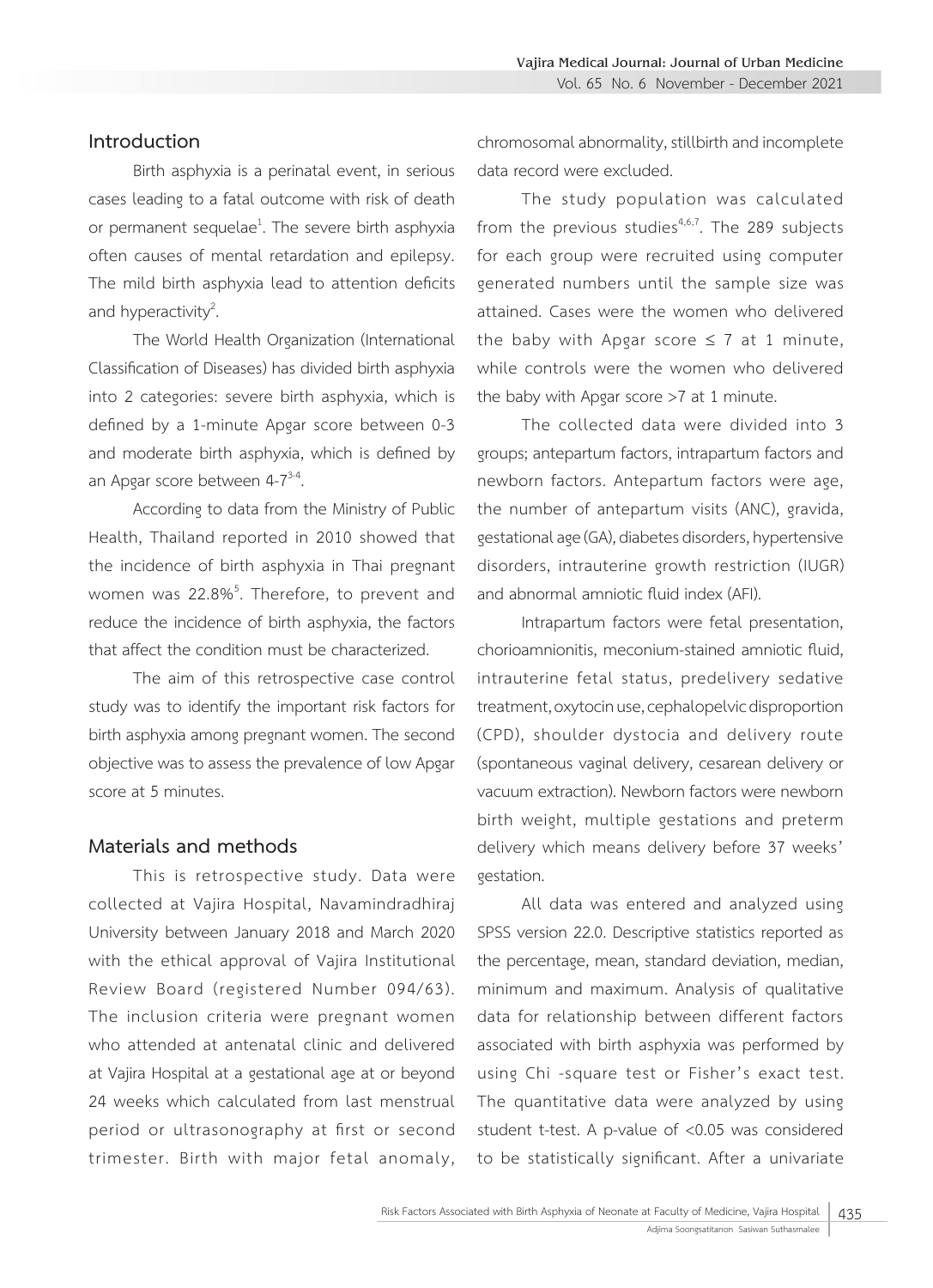ปีที่ 65 ฉบับที่ 6 พฤศจิกายน - ธันวาคม พ.ศ. 2564

analysis and selection of variables with statistical significance, a multivariate analysis was performed using Binary Logistic Regression.

### **Results**

**Table 1:**

Data of all 578 subjects (289 study and 289 control subjects) were enrolled in this study. Demographic and clinical characteristics of both groups were shown in table 1.

With respect to their antepartum risk factors, women from the case group were observed to have significantly higher rates of advanced maternal age, nulliparous, ANC < 5 times, hypertensive disorders and IUGR. About the intrapartum factors, the cases had significantly higher of breech presentation, non-reassuring fetal status or fetal distress, oxytocin use, vacuum extraction and cesarean delivery. As for the newborn factors, the cases were

statistically significant higher of preterm delivery, birthweight < 2500 grams and multiple gestations (table 2).

After multivariate analysis, vacuum extraction was the strongest risk factor associated with birth asphyxia (OR 10.06,  $p = 0.005$ ) and the second was preterm delivery (OR 6.62, p <0.001). Other significant factors were birthweight < 2500 grams (OR 3.49, p = 0.003), breech presentation (OR 3.18,  $p = 0.033$ ) and cesarean section (OR 2.53,  $p < 0.001$ ) (table 3).

The prevalence of still low Apgar score at 5 minutes was 54 subjects (18.69%). The risk factors that were statistically associated with low Apgar score at 5 minutes were preterm delivery (OR 2.79, 95% CI 1.51-5.14) and birthweight <2500 grams (OR 2.92, 95% CI 1.57-5.50).

| Clinical characteristics and demographic data                     |                           |                              |         |  |  |  |  |
|-------------------------------------------------------------------|---------------------------|------------------------------|---------|--|--|--|--|
|                                                                   | Case group<br>$(n = 289)$ | Control group<br>$(n = 289)$ | P value |  |  |  |  |
| Age (years)                                                       | 29.64±7.32                | $27.43 \pm 7.13$             | < 0.001 |  |  |  |  |
| Nullipara                                                         | 159 (55.0)                | 134 (46.4)                   | 0.038   |  |  |  |  |
| Smoking                                                           | 2(0.7)                    | 2(0.7)                       | 1.000   |  |  |  |  |
| Drug abuse                                                        | 6(2.1)                    | 2(0.7)                       | 0.154   |  |  |  |  |
| Number of ANC $<$ 5 times                                         | 46 (15.9)                 | 21(7.3)                      | 0.001   |  |  |  |  |
| Anemia                                                            | 108 (37.4)                | 104(36.0)                    | 0.730   |  |  |  |  |
| Maternal complications                                            | 60(20.8)                  | 30(10.4)                     | 0.001   |  |  |  |  |
| Data are mean (SD) or n (%)<br>Abbreviation: ANC = antenatal care |                           |                              |         |  |  |  |  |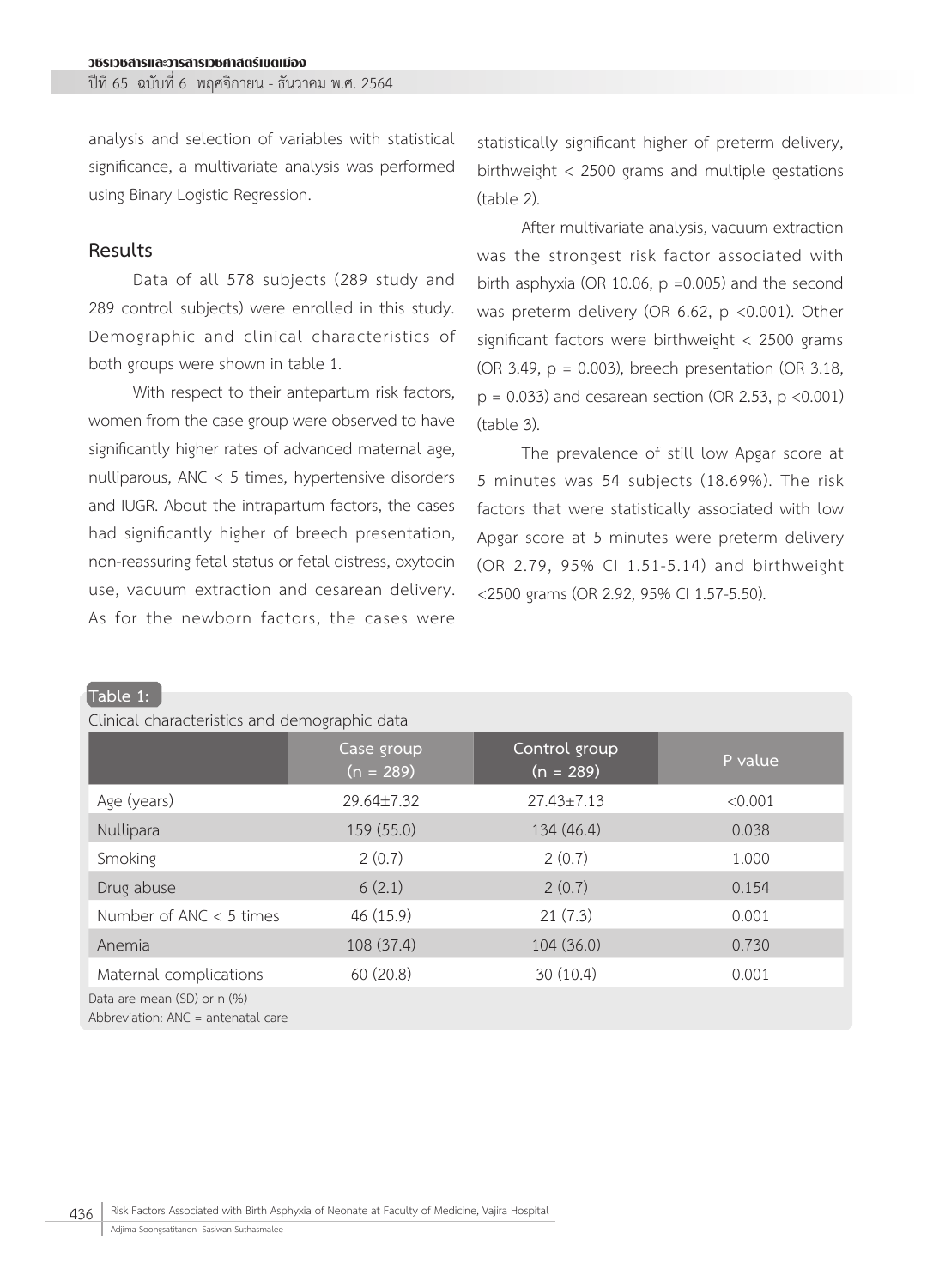Vol. 65 No. 6 November - December 2021

# **Table 2:**

Univariate analysis of factors associated with birth asphyxia

| Case group<br>$(n = 289)$ | Control group<br>$(n = 289)$ | Odds ratio | 95%CI         | P value                                                                                                                  |
|---------------------------|------------------------------|------------|---------------|--------------------------------------------------------------------------------------------------------------------------|
|                           |                              |            |               |                                                                                                                          |
| 87 (30.1)                 | 58 (20.1)                    | 1.72       | 1.17-2.51     | 0.005                                                                                                                    |
| 28 (9.7)                  | 39(13.5)                     | 0.69       | $0.41 - 1.15$ | 0.153                                                                                                                    |
| 159 (55.0)                | 134 (46.4)                   | 1.42       | 1.02-1.96     | 0.038                                                                                                                    |
| 17(5.9)                   | 19(6.6)                      | 0.89       | $0.45 - 1.75$ | 0.731                                                                                                                    |
| 46 (15.9)                 | 21(7.3)                      | 2.42       | 1.40-4.17     | 0.001                                                                                                                    |
| 60(20.8)                  | 45(15.6)                     | 1.42       | $0.93 - 2.18$ | 0.106                                                                                                                    |
| 43 (14.9)                 | 10(3.5)                      | 4.88       | 2.40-9.91     | < 0.001                                                                                                                  |
| 9(3.1)                    | 2(0.7)                       | 4.61       | 0.99-21.54    | 0.063                                                                                                                    |
| 30(10.4)                  | 4(1.4)                       | 8.25       | 2.87-23.74    | < 0.001                                                                                                                  |
|                           |                              |            |               |                                                                                                                          |
| 4(1.4)                    | 1(0.3)                       | 4.04       | 0.45-36.39    | 0.178                                                                                                                    |
| 34 (11.8)                 | 5(1.7)                       | 7.57       | 2.92-19.66    | < 0.001                                                                                                                  |
| 43 (14.9)                 | 14 (4.8)                     | 3.43       | 1.83-6.43     | < 0.001                                                                                                                  |
| 48 (16.6)                 | 41 (14.2)                    | 1.21       | $0.77 - 1.90$ | 0.420                                                                                                                    |
| 61(21.1)                  | 83 (28.7)                    | 0.66       | $0.45 - 0.97$ | 0.034                                                                                                                    |
| 34 (11.8)                 | 41 (14.2)                    | 0.81       | $0.50 - 1.31$ | 0.386                                                                                                                    |
| 21(7.3)                   | 25(8.7)                      | 0.83       | $0.45 - 1.52$ | 0.539                                                                                                                    |
| 5(1.7)                    | 1(0.3)                       | 5.07       | 0.59-43.67    | 0.101                                                                                                                    |
| 189(65.4)                 | 96(33.2)                     | 4.23       | $3.00 - 6.01$ | < 0.001                                                                                                                  |
| 11(3.8)                   | 2(0.7)                       | 11.80      | 2.56-54.37    | 0.002                                                                                                                    |
|                           |                              |            |               |                                                                                                                          |
| 22(7.6)                   | 2(0.7)                       | 11.82      | 2.75-50.77    | < 0.001                                                                                                                  |
| 126 (43.6)                | 17(5.9)                      | 12.37      | 7.19-21.27    | < 0.001                                                                                                                  |
| 123 (42.6)                | 17(5.9)                      | 11.86      | 6.89-20.40    | < 0.001                                                                                                                  |
|                           |                              |            |               | Abbreviation: ANC = antenatal care; IUGR = intrauterine growth restriction; CPD = cephalopelvic disproportion; g = grams |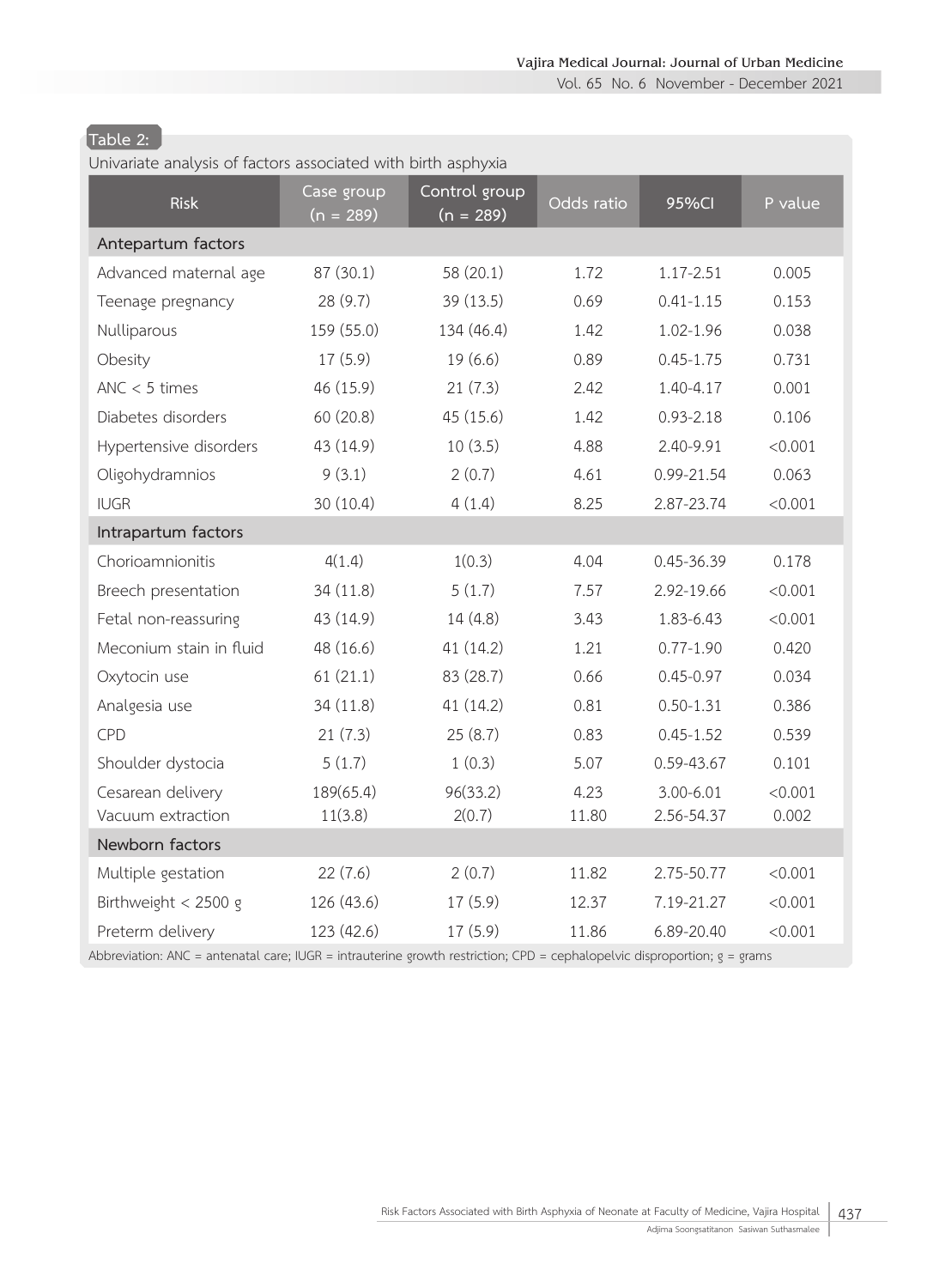#### วชิรเวชสารและวารสารเวชศาสตร์เขตเมือง

ปีที่ 65 ฉบับที่ 6 พฤศจิกายน - ธันวาคม พ.ศ. 2564

#### **Table 3:**

Multivariate analysis of factors associated with birth asphyxia

| <b>Risk</b>             | OR <sub>s</sub> | 95% CI     | P value |
|-------------------------|-----------------|------------|---------|
| Breech presentation     | 3.18            | 1.10-9.22  | 0.033   |
| Vacuum extraction       | 10.06           | 2.00-50.45 | 0.005   |
| Cesarean section        | 2.53            | 1.59-4.03  | < 0.001 |
| Preterm delivery        | 6.62            | 3.26-13.46 | < 0.001 |
| Birthweight <2500 grams | 3.49            | 1.54-7.90  | 0.003   |

#### **Discussion**

In Thailand, birth asphyxia rate or an Apgar score at 1 minute  $\leq$  7 is listed as one of the important indicators used to monitor the status of neonatal health, and the rate has been suggested to be less than 25 per 1000 live births $8$ . .

This study demonstrated an association between birth asphyxia, which were breech presentation, vacuum extraction, cesarean section, preterm delivery and birthweight < 2500 grams. These risk factors were in accordance with previous studies $4,6-7,9-13$ .

Breech presentation was 3.18 times higher risk of birth asphyxia than cephalic presentation which was similar to previous studies $4,7,10,11,13$ . The explanation for this association may be that breech presentation had higher risk of umbilical cord prolapse, head entrapment, birth trauma and perinatal mortality<sup>15</sup>.

The method of delivery was also the risk factor of birth asphyxia. This study showed that vacuum extraction and cesarean section were associated with birth asphyxia which were similar to previous studies $^{6,11,13-14}$ . The reasons were probably the pre-existing risk factors of the mothers and the neonates who need operative vaginal delivery or cesarean section such as fetal distress, indicated preterm, etc.

Preterm delivery was 6.62 times higher risk of birth asphyxia than term delivery which was similar to previous studies<sup>4,6-7,9-10,12-14</sup>. This could be the fact that preterm delivery is the cause of respiratory distress syndrome, necrotizing enterocolitis and intracranial hemorrhage.

Birthweight < 2500 grams was 3.49 times higher risk of birth asphyxia than others which was similar to previous studies $4,6-7,9,13$ . This was confirmed the fact that low birth weight was related to complicated pregnancy such as preterm delivery, anemia in pregnancy and poor control diabetes mellitus<sup>16</sup>.

Although some studies have shown that analgesic drugs and oxytocin use were associated with birth asphyxia $5,6,11$ , the study did not. This study showed that the oxytocin use reduced the risk of birth asphyxia, this discrepancy may be due to awareness, close monitoring and active management by clinicians.

The strength of this study was case control design. We discuss nearly each and every risk factor of birth asphyxia. The limitations of this study were retrospective and unmatched study.

Regarding clinical application, the factors that related to birth asphyxia risk can be used as an initial screening to identify who are likely to have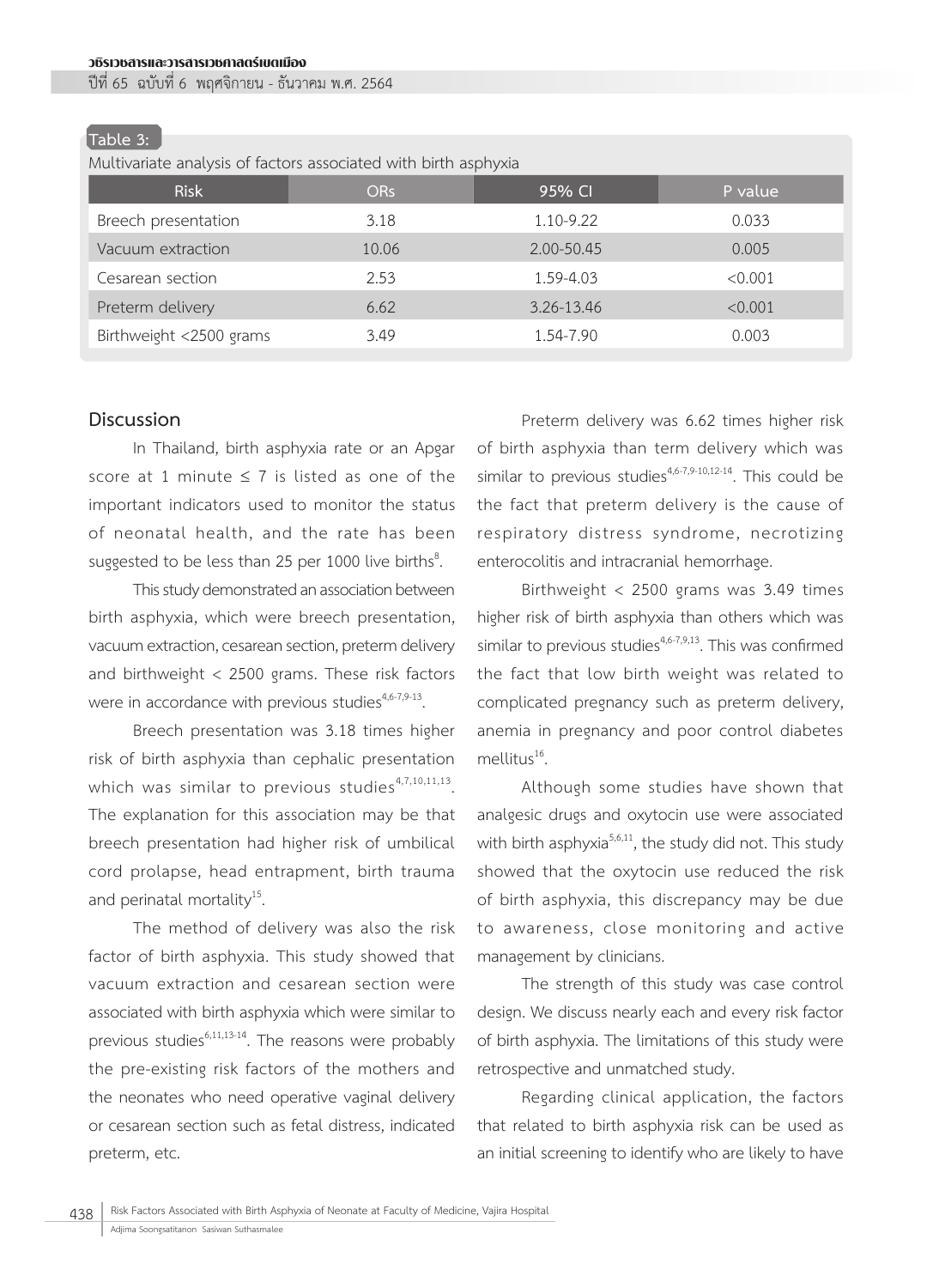birth asphyxia because proper team, equipment and interventions could be prepared and applied to the high-risk cases during intrapartum period and immediately after birth. This may improve the pregnancy and neonatal outcomes.

In conclusion, this study demonstrated that the significant risk factors that associated with birth asphyxia were breech presentation, preterm delivery, low birth weight, operative vaginal delivery by vacuum extraction and cesarean section. Preventing preterm policy and reduce operative vaginal delivery may improve the neonatal outcome.

### **Acknowledgement**

The authors acknowledge the staffs and nurse of Department of Obstetrics and Gynecology, Vajira Hospital for their supports in the completion of this research.

## **Potential conflicts of interest**

The authors declare no conflict of interest.

## **References**

- 1. Bryce J, Boschi-Pinto C, Shibuya K, Black RE. WHO estimates of the causes of death in children. Lancet 2005;365(9465):1147–52.
- 2. Golubnitschaja O, Yeghiazaryan K, Cebioglu M, Morelli M, Herrera-Marschitz M. Birth asphyxia as the major complication in newborns: moving towards improved individual outcomes by prediction, targeted prevention and tailored medical care. EPMA J 2011;2(2):197–210.
- 3. World Health Organization. International statistical classification of diseases and related health problems -10th revision. 2<sup>nd</sup>. Geneva: WHO; 2010.
- 4. Pitsawong C, Panichkul P. Risk factors associated with birth asphyxia in Phramongkutklao Hospital. Thai J Obstet Gynaecol 2011;19(4):165–71.
- 5. Department of Health, Ministry of Public Health, Thailand. 2010 Annual report. Bangkok: Ministry of Public Health 2011:25-26.
- 6. Saksangawong S, Rattanamongkolgul S. Risk factor and risk score for birth asphyxia in Kumpawapi Hospital, Udonthani province. RTA Med J 2019;72:41-52.
- 7. Aslam HM, Saleem S, Afzal R, Iqbal U, Saleem SM, Shaikh MW, et al. Risk factors of birth asphyxia. Ital J Pediatr 2014;40:94.
- 8. Strategy and Planning Division, Ministry of Public Health, Thailand. Strategy and KPI in year 2016. Bangkok: Ministry of Public Health, Thailand 2015: 42-48.
- 9. Lee AC, Mullany LC, Tielsch JM, Katz J, Khatry SK, LeClerq SC, et al. Risk factors for neonatal mortality due to birth asphyxia in Southern Nepal: A prospective communitybased cohort study. Pediatrics 2008(5);121: 1381-90.
- 10. Chen ZL, He RZ, Peng Q, Guo KY, Zhang YQ, Yuan HH, et al. Prenatal risk factors for neonatal asphyxia: how risk for each? Zhongguo Dang Dai Er Ke Za Zhi 2009(3);11:161-5.
- 11. Milsom I, Ladfors L, Thiringer K, Niklasson A, Odeback A, Thornberg. Influence of maternal, obstetric and fetal risk factors on the prevalence of birth asphyxia at term in a Swedish urban population. Acta Obstet Gynecol Scand 2002; 81(10):909-17.
- 12. Panna S. Risk factors for birth asphyxia in newborns delivered at Nongkhai Hospital. Srinagarind Med J 2020;35(3):278-86.